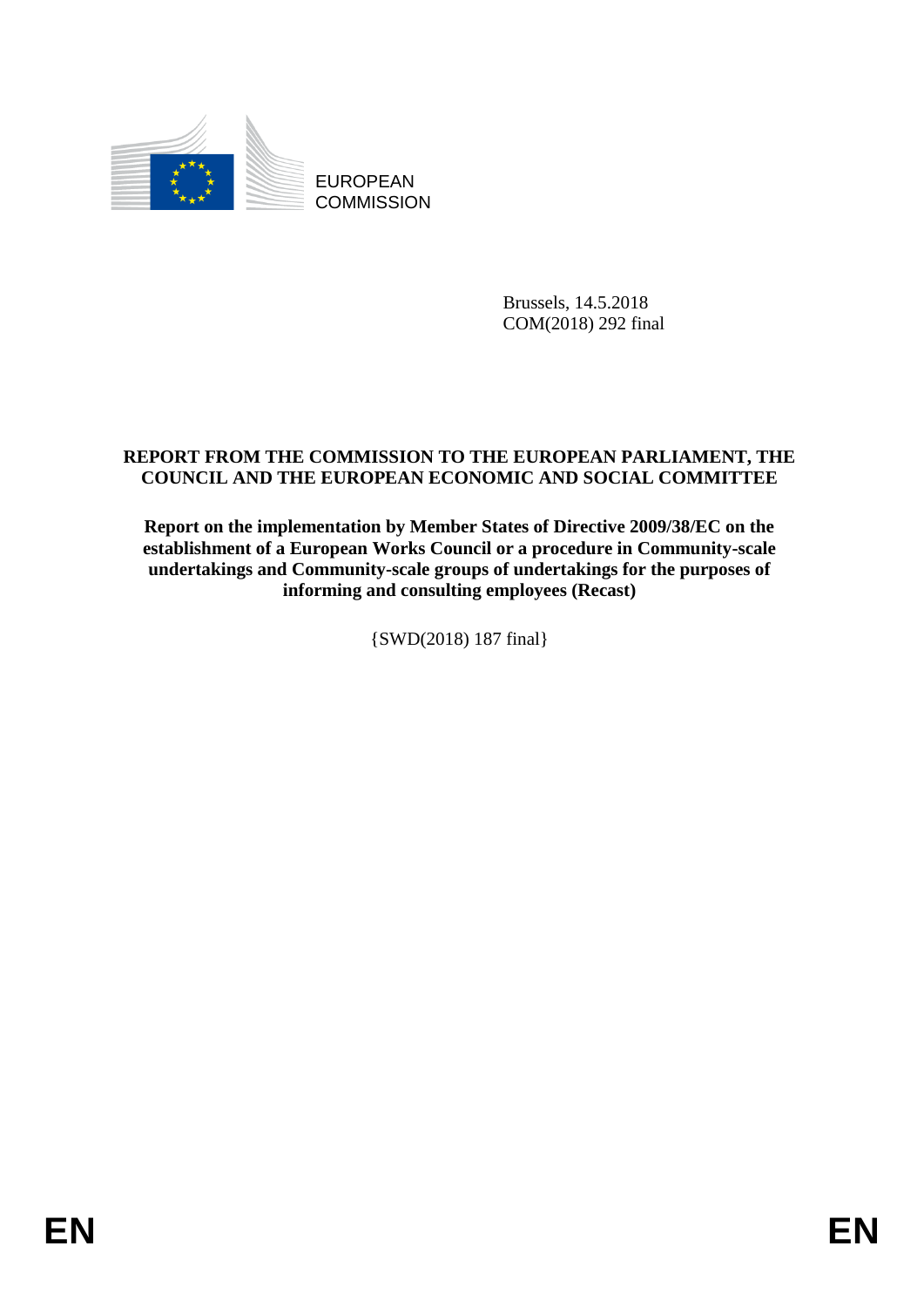### **I. Introduction**

1

This report reviews the implementation by Member States of Recast Directive 2009/38/EC on the establishment of a European Works Council)<sup>1</sup> ('the Recast Directive'), as required by Article 15 of the Directive. It sets out the follow-up action the Commission intends to take. Annexed to the report is a staff working document in which the Commission sets out in greater detail the results of its evaluation<sup>2</sup>.

Council Directive 94/45/EC<sup>3</sup> was subject to a recast after consultation with social partners, which entered into force on 6 June 2009. The end of transposition period was two years later.

The evaluation underpinning this report focuses on the changes brought by the Recast Directive. The purpose of the evaluation is to assess the transposition and implementation of the Recast Directive in Member States, and the effects of these on:

- the creation of European Works Councils;
- the effectiveness of employees' transnational information and consultation rights; and
- improvements to the legal framework.

The evaluation also assesses the relevance, coherence, efficiency and EU added value of the Recast Directive, in compliance with the Better Regulation Guidelines<sup>4</sup>.

This report sets out the Recast Directive's objectives, the Commission's main evaluation findings and the corresponding policy responses.

#### **II. European Works Councils and transnational social dialogue**

Social dialogue is an essential element of the European social model. Where social dialogue is strong, economies are more competitive and socially resilient. The involvement of social partners in the design and implementation of policies is crucial to strengthen competitiveness and fairness, and is a prerequisite for the functioning of Europe's social market economy. The

<sup>1</sup> Directive 2009/38/EC of the European Parliament and of the Council of 6 May 2009 on the establishment of a European Works Council or a procedure in Community-scale undertakings and Community-scale groups of undertakings for the purposes of informing and consulting employees (Recast) (OJ L 122, 16.5.2009, pp. 28-44).

<sup>2</sup> SWD (2018) 187 final Evaluation of Directive 2009/38/EC on the establishment of a European Works Council.

<sup>3</sup> Council Directive 94/45/EC of 22 September 1994 on the establishment of a European Works Council or a procedure in Community-scale undertakings and Community-scale groups of undertakings, for the purposes of informing and consulting employees, OJ L 254, 30.9.1994, pp. 64-72.

<sup>4</sup> [http://ec.europa.eu/smart](http://ec.europa.eu/smart-regulation/roadmaps/docs/2016_empl_011_evaluation_european_works_council_en.pdf)[regulation/roadmaps/docs/2016\\_empl\\_011\\_evaluation\\_european\\_works\\_council\\_en.pdf](http://ec.europa.eu/smart-regulation/roadmaps/docs/2016_empl_011_evaluation_european_works_council_en.pdf)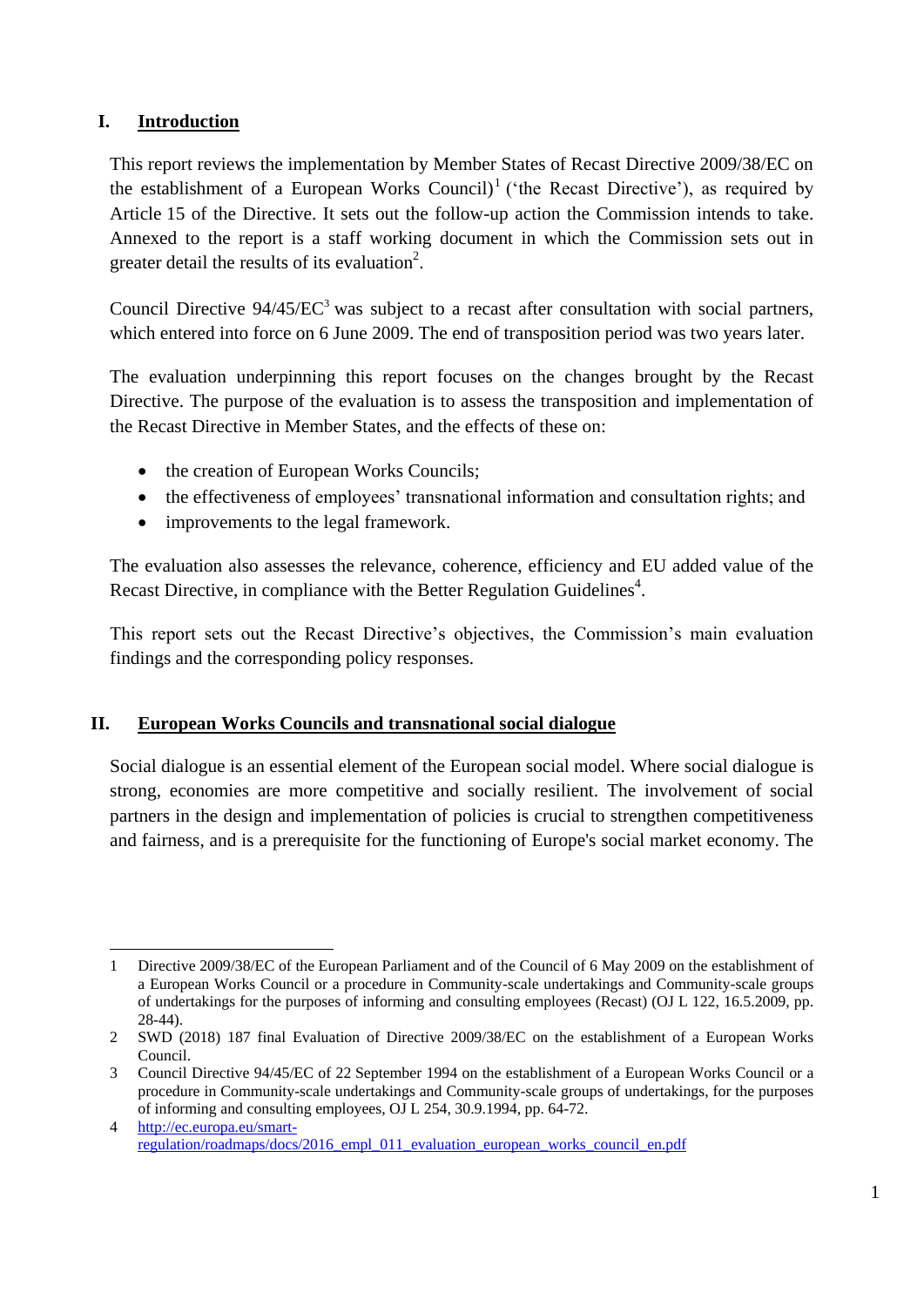Commission is committed to strengthening social dialogue, at all levels. This is why it initiated the 'New Start for Social Dialogue' in  $2015$ <sup>5</sup>

Principle 8 of the European Pillar of Social Rights<sup>6</sup> establishes that the social partners shall be consulted on the design and implementation of economic, employment and social policies according to national practices. They shall be encouraged to negotiate and conclude collective agreements in matters relevant to them, while respecting their autonomy and the right to collective action.

Social dialogue at all levels must be a core part of Europe's response to processes that deeply affect the world of work such as digitalisation, globalisation and demographic change. The involvement of social partners in labour market reforms and sector or company restructuring has shown to yield positive results as their involvement ensures ownership of reform processes and promotes trust and partnership. In addition, permanent channels for social dialogue can help anticipate and address the needs and expectations arising from the challenges associated with an ageing workforce and occupational health and safety or with regard to skills and work-life balance.

Principle 8 of the European Pillar of Social Rights also establishes that workers or their representatives have the right to be informed and consulted in good time on matters relevant to them, in particular on the transfer, restructuring and merger of companies and on collective redundancies. It sets out not only the right to receive information but also the right to be consulted about any such corporate action, which implies an exchange of views and the establishment of a consistent dialogue with the employer.

The EU's legal framework in the field of information and consultation at national level has developed over several decades. Directive  $98/59/EC^7$  sets out rules on the information and consultation of workers' representatives before collective redundancies are made. Directive  $2002/14/EC<sup>8</sup>$  establishes a general framework for information and consultation of workers at national level. Directive 2001/23/EC<sup>9</sup> contains provisions ensuring workers employed in businesses that are transferred to a new owner are informed and consulted.<sup>10</sup>

Through the European quality framework for anticipation of change and restructuring.<sup>11</sup> the Commission has set out principles and good practices to follow within companies and by

<sup>1</sup> 5 http://ec.europa.eu/social/main.jsp?catId=88&langId=en&eventsId=1028

<sup>6</sup> Proclamation of the European Pillar of Social Rights of 17 November 2017

<sup>7</sup> Council Directive 98/59/EC of 20 July 1998 on the approximation of the laws of the Member States relating to collective redundancies.

<sup>8</sup> Directive 2002/14/EC of the European Parliament and of the Council of 11 March 2002 establishing a general framework for informing and consulting employees in the European Community.

<sup>9</sup> Council Directive 2001/23/EC of 12 March 2001 on the approximation of the laws of the Member States relating to the safeguarding of employees' rights in the event of transfers of undertakings, businesses or parts of undertakings or businesses.

<sup>10</sup> For an overview of employee involvement legislation, see: <http://ec.europa.eu/social/main.jsp?catId=707&langId=en>

<sup>11</sup> <http://ec.europa.eu/social/BlobServlet?docId=11270&langId=en>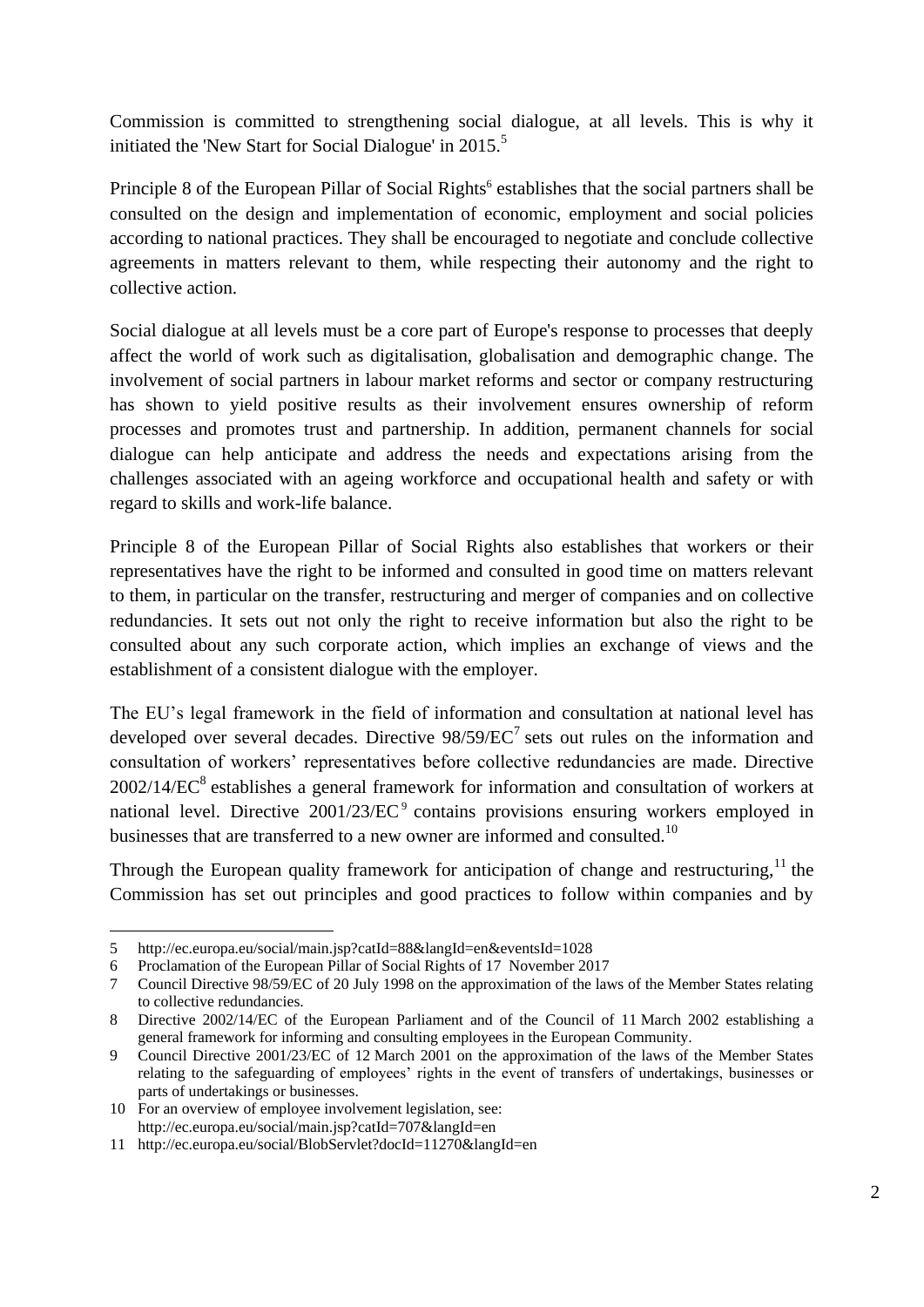public authorities, in advance of changes and when managing restructuring activities. The European Globalisation Adjustment Fund was set up 10 years ago with the objective of providing support to workers who have been made redundant as a result of major structural changes in world trade patterns due to globalisation or due the global financial and economic crisis.

European Works Councils are an important instrument for organising transnational social dialogue in multinational companies of a certain size. They are bodies that represent European employees within transnational companies. European Works Councils provide for a common platform for exchanges on transnational issues between employees and employers' representatives across EU Member States and EEA countries. Through them, workers are informed and consulted by management on the progress of the business and on any significant decision at European level that could affect their employment or working conditions.

European Works Councils have proven vital to the development of transnational industrial relations. Within multinational companies, decisions affecting employees in one Member State are often taken by central management located outside that Member State. European Works Councils contribute to creating solidarity and synergies between workers in different Member States, to sharing best practices and to the shaping, understanding and implementing of decisions on transnational issues facing the multinational company.

European Works Councils allow improving the communication between the employees and the central management. The benefit for employers can lie in increased trust and engagement from workers, bringing in their knowledge and experience. A shared understanding of the transnational challenges facing the company and the involvement of employees in the decision-making on possible solutions can also facilitate the introduction and increase the impact of strategic choices made by central management within a multinational company.

Through the decisive role they play in anticipating and managing change, European Works Councils allow for the prevention or mitigation of the negative effects of restructuring on employment and working conditions. More broadly, European Works Councils will have an increasingly relevant role to play in formulating fair and sustainable responses at company level to the transnational impact of challenges linked to digitalisation, globalisation and demographic change. They can address a wide variety of issues, such as the introduction of new technologies and the related training needs, the strategic development of the company in a changing market environment, or best practices in accommodating an ageing workforce. Some European Works Councils have initiated and supported the negotiation and conclusion of transnational company agreements on various topics such as training, employment, or sustainable development.

As with other fora of social dialogue at company level, the proper legal framework conditions do not guarantee successful results. The motivation, commitment and capacities of both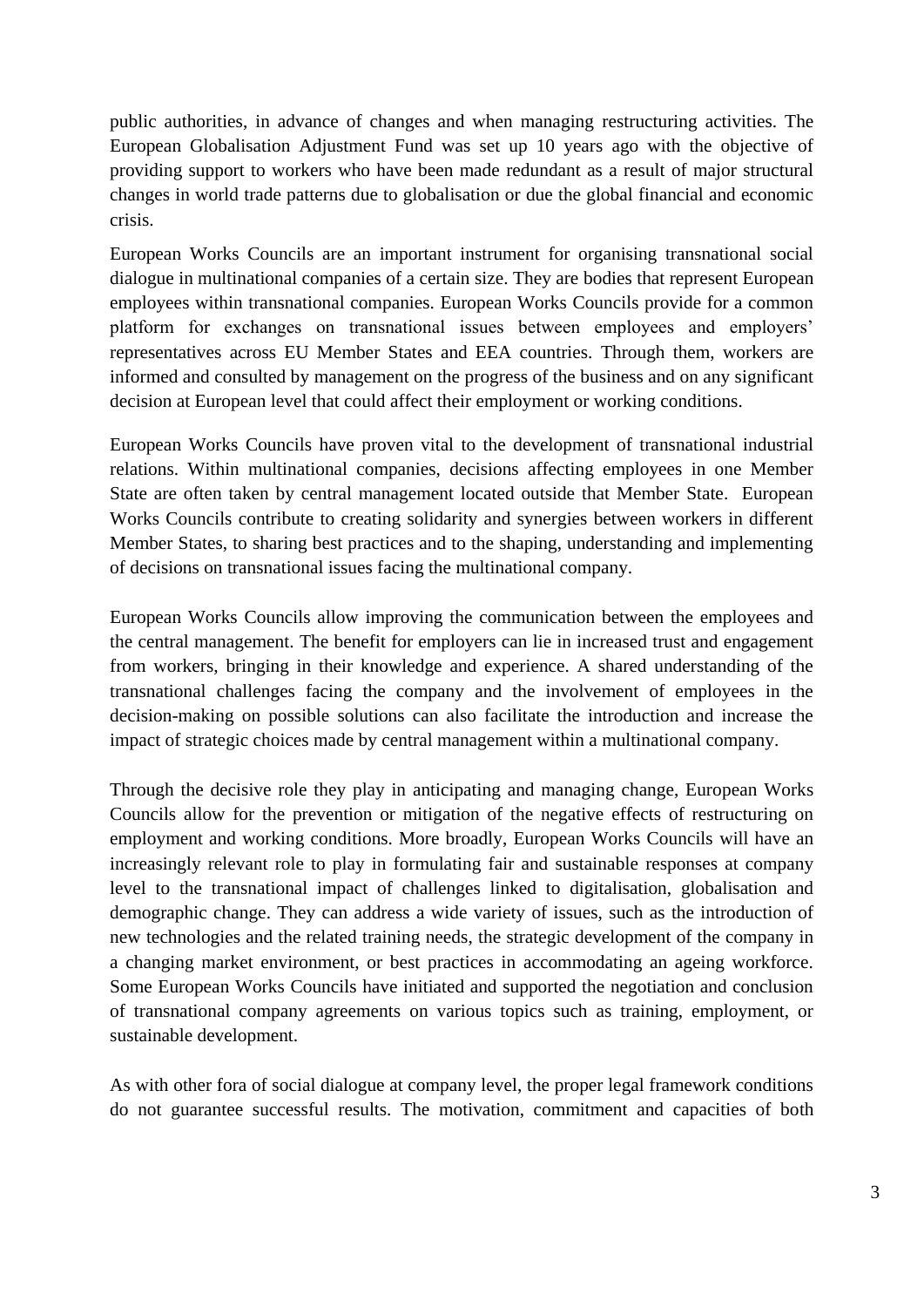employee and employer representatives are an important determinant of the outcomes and the quality of the exchanges in European Works Councils.

## **III. The objectives of the Recast Directive**

The Recast Directive allows for European Works Councils to be set up to inform and provide opinion on transnational matters in multinational companies that have at least 1 000 employees in the EEA and at least 150 employees in each of at least two Member States.

The process of creating a European Works Council is triggered either by a request by 100 employees from two Member States, or by a decision by the employer. The composition and functioning of each European Works Councils is tailored to the company's specific situation through a signed agreement between management and workers' representatives from the different Member States involved.

In transnational undertakings, the central management shall inform and consult European employees on progress and significant decisions via their European Works Councils representatives.

The Recast Directive aims to pursue in particular the following objectives<sup>12</sup>:

- ensuring employees' transnational information and consultation rights are effectively respected;
- encouraging the creation of new European Works Councils;
- resolving the problems encountered in the practical application of Directive 94/45/EC;
- remedying the lack of legal certainty resulting from defects in some provisions (such as definitions of information and consultation) and the absence of others (e.g. definition of transnationality);
- ensuring better links with other EU legislation on informing and consulting employees.

The Directive made the following significant changes to the enacting provisions:

- introducing general principles regarding the arrangements for transnational information and consultation of employees and precise definitions of information and consultation;

- limiting the competence of European Works Councils to issues of a transnational nature and introducing a link between national and transnational levels of information and consultation of employees;

<sup>1</sup> 12 Recital 7 of Recast Directive 2009/38/EC.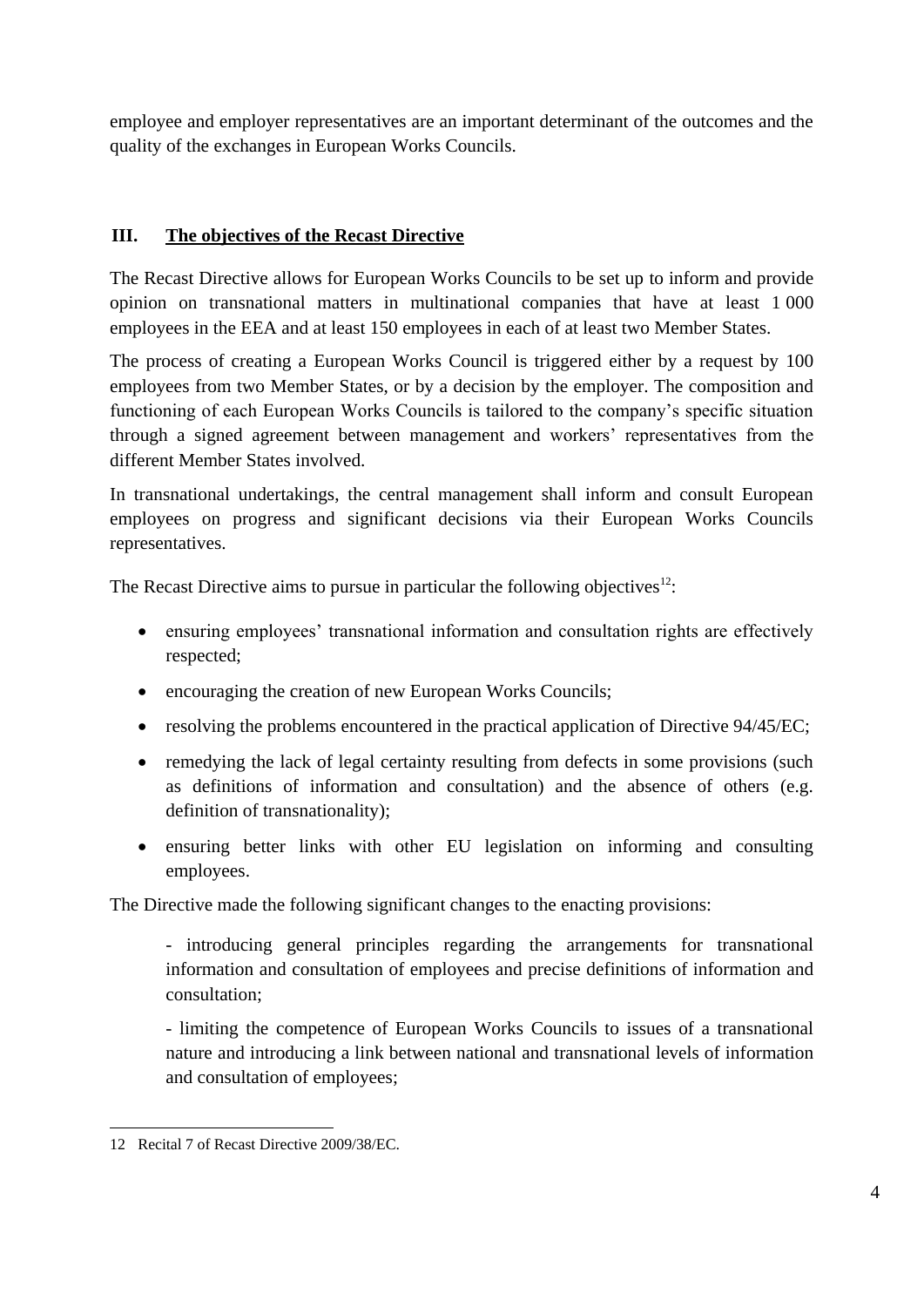- clarifying the role of the employees' representatives and the opportunity to benefit from training without loss of wages;

- clarifying responsibilities regarding the provision of information enabling the commencement of negotiations and rules on negotiating agreements to set up new European Works Councils;

- making changes to the subsidiary requirements that apply in the absence of an agreement;

- introducing an adaptation clause that applies to agreements governing European Works Councils if the structure of the undertaking or group of undertakings changes.

#### **IV. Findings of the evaluation**

The Commission examined the implementation of the Recast Directive in all Member States and EEA countries and conducted an assessment on the basis of data and information collected from various sources, such as an external study<sup>13</sup>, EU and national social partners, European Works Councils' practitioners, research institutes and labour law experts. In line with the requirements of the Commission's Better Regulation strategy, this report sets out conclusions in respect of the effectiveness, efficiency, coherence, relevance and the EU added value of the new provisions introduced by the Directive. More details on those findings are provided in Sections IV and V of the accompanying staff working document $14$ .

#### **A. Transposition and legal clarity**

The large majority of Member States have properly transposed the EU legislation. While most provisions have been implemented verbatim in national legislation, some countries have made more detailed provisions, which go beyond the minimum requirements of the Recast Directive.

Most stakeholders and practitioners who were consulted considered that the Recast Directive has improved the clarity of the legal framework while a non-negligible share of them considered not being in the position to answer due to lack of experience with the recast provisions. Some challenges remain in practice, in particular when negotiating or applying the provisions of the European Works Councils agreement at company level. The volume of litigation at national level is low, and shows no change compared with the trend seen in relation to the original Directive. No cases have been brought at EU level.

<sup>-</sup>13 ICF Evaluation study of Directive 2009/38 commissioned by DG EMPL- September 2016.

<sup>14</sup> SWD (2018) 187 final Evaluation of Directive 2009/38/EC on the establishment of a European Works Council.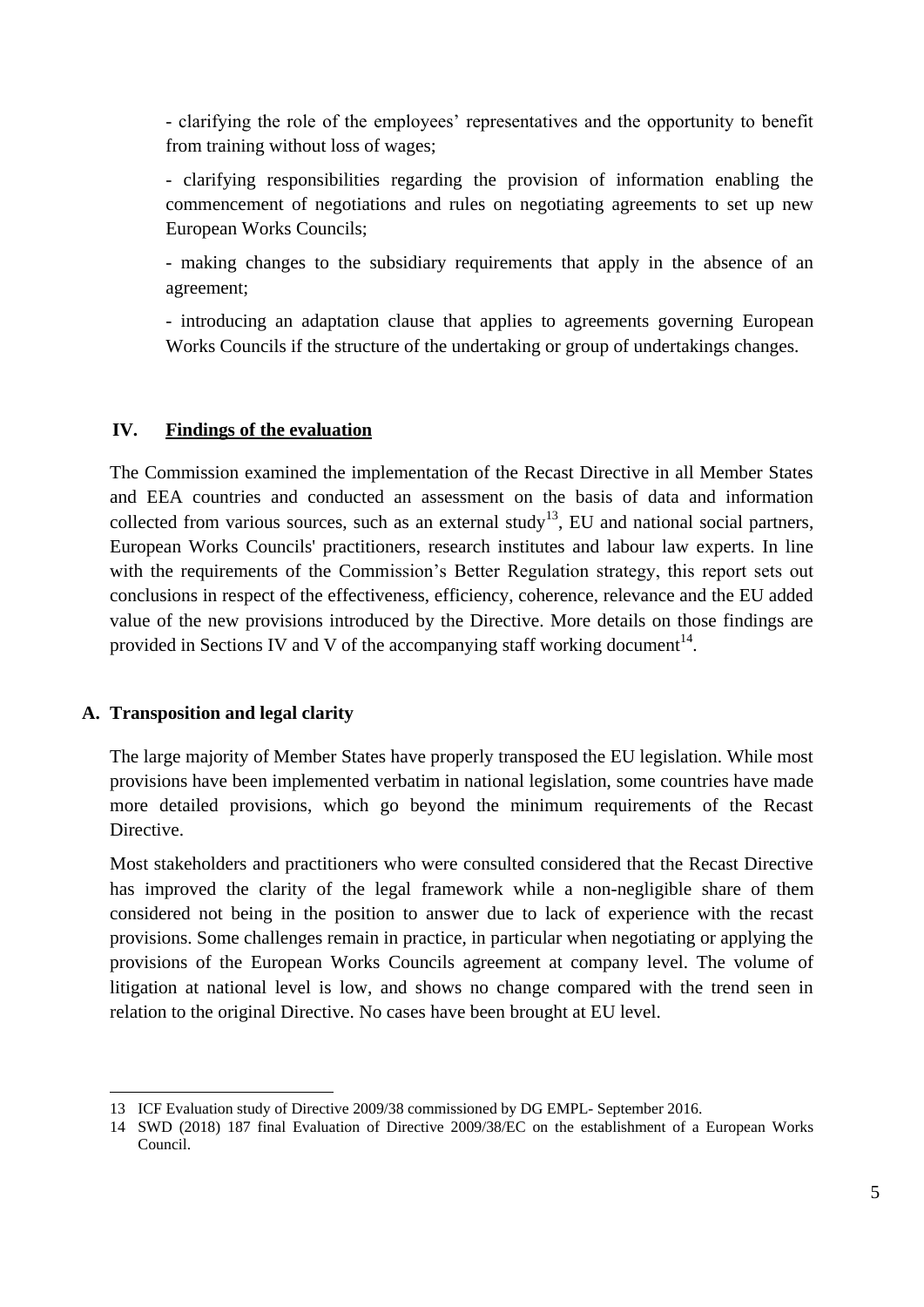#### **B. Effectiveness**

The Recast Directive provided some impetus for setting up European Works Councils and renegotiating existing European Works Councils agreements while it did not stop the declining trend of creation of European Works Councils. The evaluation observed that around 20 European Works Councils have been created per year since the implementation of the Recast Directive, mainly in companies headquartered in France, Sweden and the US.

Globally, France, Germany and United Kingdom host most of the European Works Councils due to the size of the companies at stake but also the development of industrial relations in those countries. The average size of companies setting up European Works Councils since the Recast Directive's adoption is smaller than under the previous legislation.

There is room for improvement to encourage creation of such bodies, as it is estimated that half of the companies eligible to do so have not yet set up a European Works Councils. While the absolute number of European Works Councils increased following the adoption of the Recast Directive, one could still expect a higher level of net creation of such bodies The reasons for this are complex and multiple, including: a lack of awareness of legal requirements on the part of national social partners; changing company structures due to mergers or acquisitions; the absence of an obligation to set up European Works Councils; companies being headquartered in countries with a less developed social dialogue tradition; and the length of time for social partners to negotiate the European Works Councils agreement.

While the concept of transnationality is better defined in the provisions of the Recast Directive, it often remains difficult for European Works Councils practitioners to interpret in concrete cases.

The Recast Directive improved the information for workers in terms of quality and scope but as regards consultation, it has been less effective. Despite having the right to express an opinion, European Works Councils members seem to have little influence in the decisionmaking process in their companies, notably in cases of restructuring.

European Works Councils are perceived by employers as useful tools, bringing benefits to all parties in many ways, including: improving the common understanding of issues among members; explaining decisions; initiating strategic discussions; and making valuable proposals for action, depending on the topics discussed. Despite not having any formal bargaining powers, European Works Councils also play a role in negotiating transnational collective agreements<sup>15</sup> in some multinational undertakings.

In relation to enforcement, the assessment shows a variety of situations in Member States regarding the capacity of European Works Councils to act in justice. In half of the Member States, alternative dispute resolution mechanisms are in place. Overall, the evaluation noted

<sup>1</sup> 15 European Commission database:<http://ec.europa.eu/social/main.jsp?catId=978&langId=en>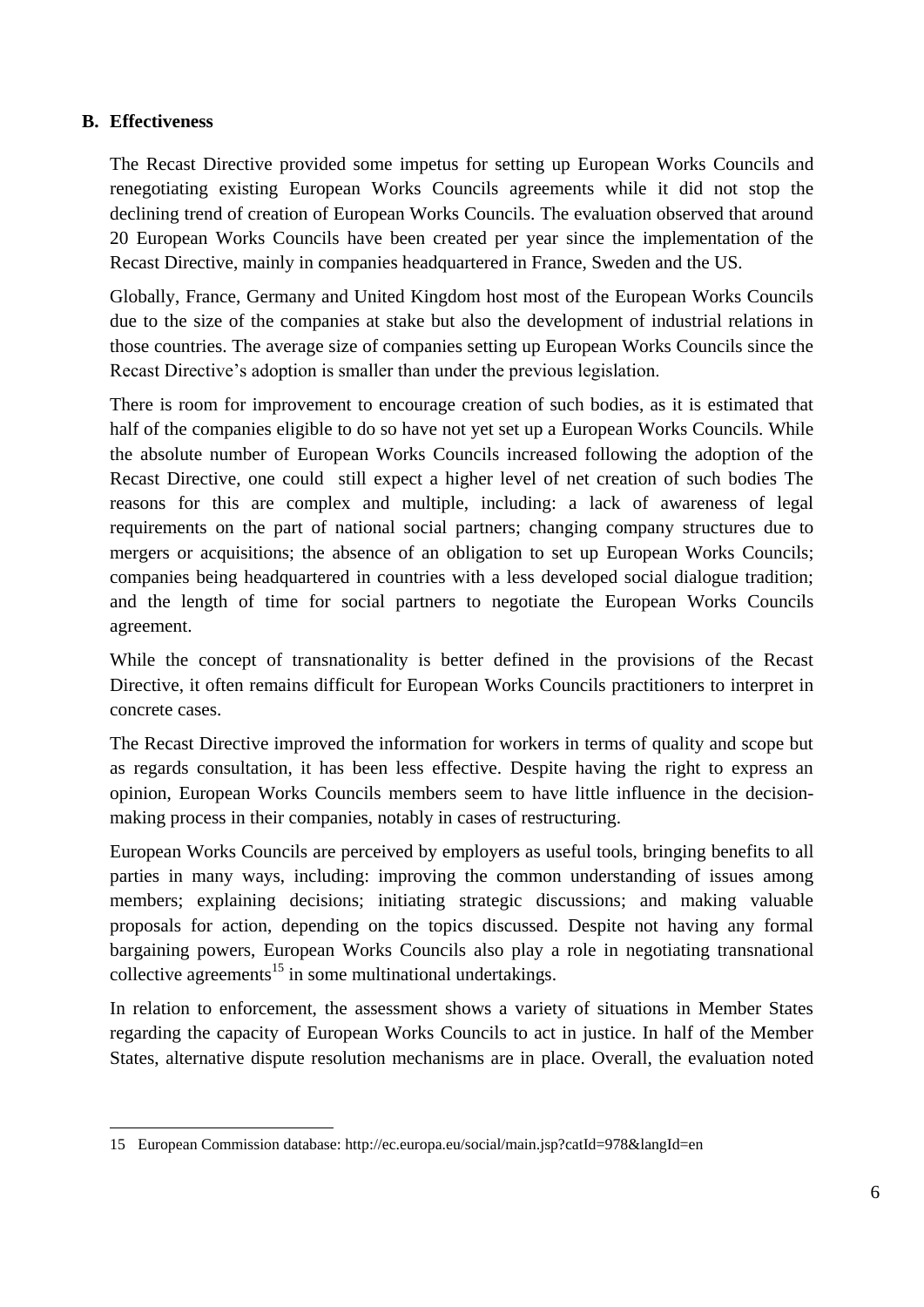weaknesses in the means in place allowing European Works Councils to enforce their rights and significant differences in the type and level of sanctions.

## **C. Efficiency**

The Recast Directive did not create additional costs for employers compared to the 1994 Directive. Quantifiable costs for setting up European Works Councils even seem to have decreased compared to the 1994 Directive, but this may simply reflect the smaller size of the companies setting up European Works Councils following the recast. For a majority of employers, the benefits outweigh the related costs. The right to training without loss of wages is largely respected and constitutes a major support for European Works Councils' representatives in exercising their roles in multinational companies. The evaluation concludes that the Recast Directive does not impose administrative, financial and legal obligations in a way which would constitute an unreasonable burden for companies.

#### **D. Relevance**

The Recast Directive is considered relevant by all stakeholders, and the need to develop further transnational dialogue is acknowledged by social partners. In terms of improved employee protection, the Recast Directive was found to make a significant contribution to ensuring transnational social dialogue at company level. European Works Councils provide a mechanism for cascading information throughout the business, create leverage between EU and local levels and thereby facilitate the introduction of strategic initiatives, leading to qualitative improvements in the strategic solutions found in the company.

#### **E. Coherence with other EU instruments**

The new rules are generally found to be internally consistent and coherent with other EU legislation on workers' rights to information and consultation, including the Charter of Fundamental Rights of the EU. Discrepancies are justified by the specific objectives in the relevant legislative instruments, such as those addressing collective redundancies or the transfer of ownership of companies.

While European Works Councils' rights to information and consultation apply to all transnational topics affecting workers' employment conditions, European Works Councils are not a negotiating body and so have a different objective than informing and consulting at local level, a process which aims to reach agreement between workers' representatives and the employer.

#### **F. EU added value**

In terms of subsidiarity, European Works Councils have a genuine EU transnational dimension. Only an EU legal act, transposed into national legislation, can regulate the issue of information and consultation procedures for workers in transnational companies.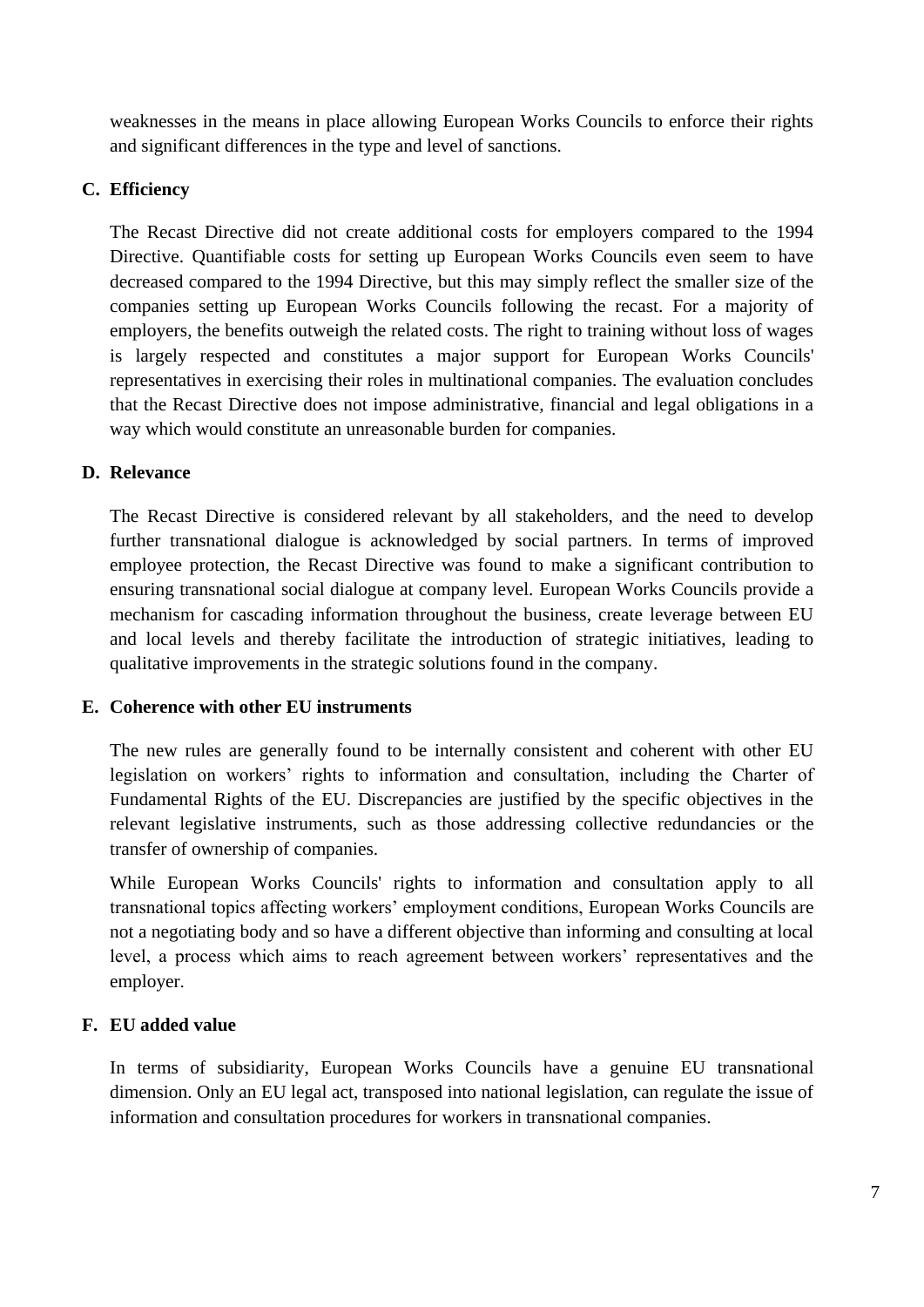With regard to proportionality, the Recast Directive allows Member States flexibility to adapt the Recast Directive's provisions to suit national industrial relations and legal systems, particularly in determining the arrangements for designating or electing employees' representatives, their legal protection and determining appropriate penalties in case of breach in the application of the legislation.

The Recast Directive provides a legal framework at EU level for fostering the organisation of transnational information and consultation within companies, which would otherwise have a purely voluntary character and take place in a legal vacuum.

## **V. Policy responses at EU level**

The analysis set out above identified the following challenges that require action at EU level:

- the limited number of new European Works Councils;
- the effectiveness of the consultation procedure
- the need to share and exchange existing good practices; and
- shortcomings in implementing and enforcing some of the Directive's provisions.

Therefore, the Commission proposes to pursue the following measures:

- creating and sharing a practical handbook for European Works Councils' practitioners;
- providing funding to social partners to support the implementation and effectiveness of European Works Councils; and
- ensuring the full transposition of key provisions of the Recast Directive in Member States.

# **A. Improving the establishment and functioning of European Works Councils by means of a practical handbook**

To facilitate the implementation of the Recast Directive, the Commission envisages the publication of a handbook that would aim to:

- increase the take-up of European Works Councils, particularly in Member States and sectors that have so far set up few;
- further improve the effectiveness of European Works Councils, particularly as a tool for supporting the raising of social standards across the EU;
- spread good practice by codifying and sharing concrete examples of approaches that have worked well in practice.

This handbook would provide concrete advice and guidance for employers, European Works Councils' members, trade union representatives, workers, and other stakeholders. It should also help employers and company representatives to fulfil their duties as set out in the Recast